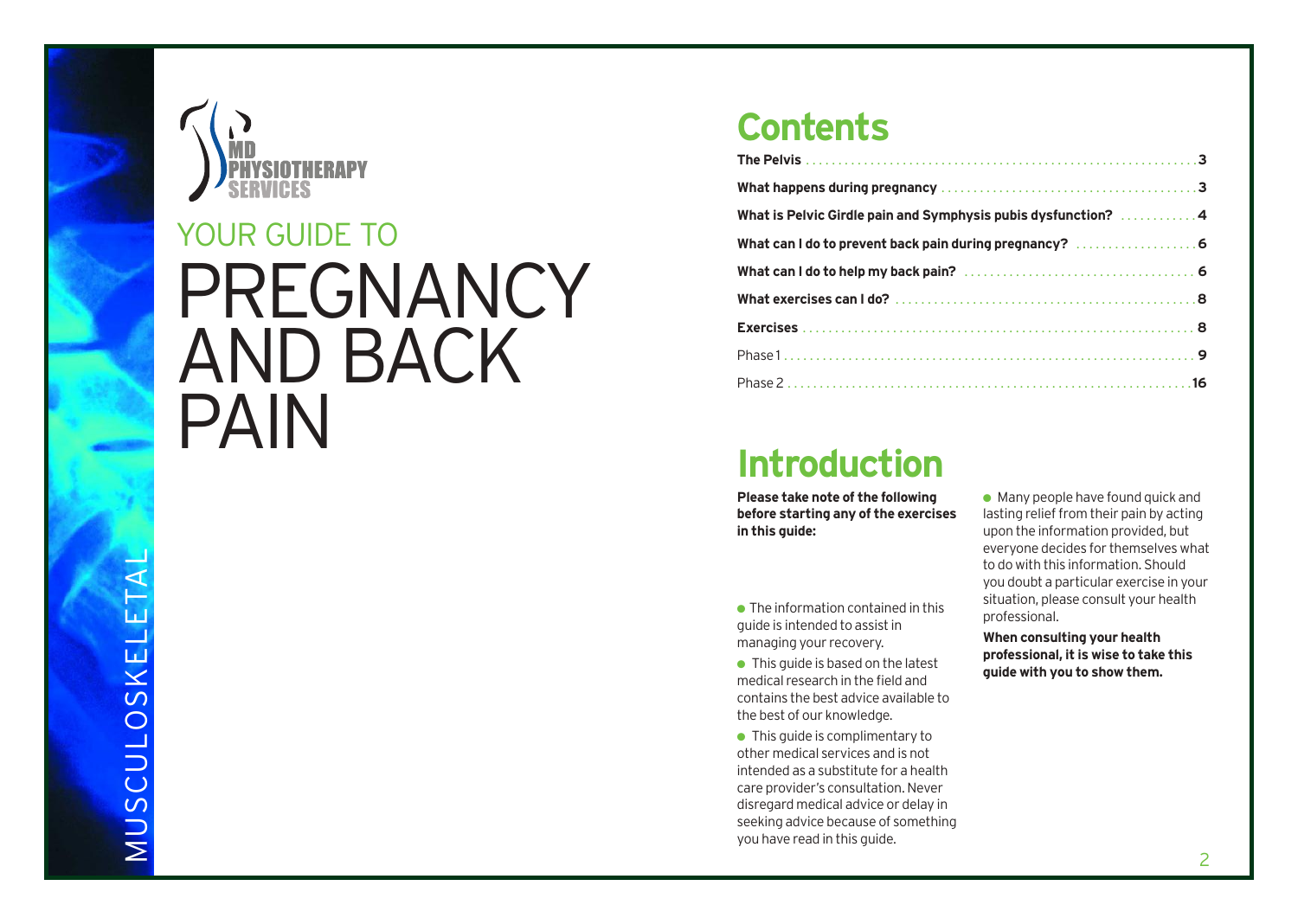## **Pregnancy and Back Pain**

#### **THE PELVIS**

The pelvis is made up of two iliac or pelvic bones that are joined together via a wedge shaped bone called the sacrum at the back, and are connected at the front by a stiff joint known as the symphysis pubis. The joints at the back, between the sacrum and pelvis are known as the sacroiliac joints. All these joints are stabilised by a number of strong ligaments and therefore under normal circumstances very little movement occurs. The muscles that attach to this area also play a very important role in stabilising the pelvis and lumbar spine and preventing excessive movement from occurring. This helps to ensure that the pelvis can perform it role of transferring the load from the upper body to the lower body.

#### **WHAT HAPPENS DURING PREGNANCY?**

During pregnancy postural changes will occur to compensate for the weight of your baby. These postural changes that occur are necessary to help keep your weight balanced and protect your back and pelvic joints. During pregnancy, your body also produces increased amounts of the hormone Relaxin which serves to soften the ligaments in the pelvis. This results in increased movement in these joints both during and just after pregnancy which serve to make your baby's passage through your pelvis as easy as possible.

Back pain during pregnancy can be divided into two categories. The first is classed as true back pain, which occurs for the same reasons as those who are a not pregnant. Muscles, ligaments and joints can be placed under increased strain from poor postures, poor lifting techniques, weak or tight muscles or injury which can in turn result in low back pain. If you are experiencing true low back pain your pain will mostly be worse at the end of the day or if you have been on your feet for a long time, due to your muscles becoming tired and ligaments stretching slightly from the weight of your body and your baby. It is common for women to have this type of back pain before becoming pregnant.

The second type of pain is a result of the changes that occur during pregnancy to the ligaments, with specific emphasis on those in the pelvic region, which can give rise to two different conditions that affect the joints of the pelvis known as **Pelvic girdle pain** and **Symphysis pubis dysfunction**.

### **What is Pelvic Girdle pain (PGP) and Symphysis pubis dysfunction?**

#### **PELVIC GIRDLE PAIN**

The pain that occurs at the back of the pelvis in the region of the sacroiliac joint is known as pelvic girdle pain (PGP), or sometimes sacroiliac joint pain. There are ongoing investigations into the exact causes of pelvic girdle pain during pregnancy, but it is thought that the softening of the ligaments along with postural changes, muscle weakness and increases in the movement between the right and left pelvic bones and the sacrum can all result in an increase in stress on the joints, ligaments and muscles around the pelvis. The result of this increased movement in the sacroiliac joints and reduced stability in the pelvic region is inflammation and pain with most movements of daily living such as walking, lying, sitting and standing. PGP is often confused with or misdiagnosed as sciatica. Sciatica is caused by compression or inflammation of the sciatic nerve which leaves the spine in the lumbar region and travels down the leg. This compression may be caused by a damaged disc or by pressure from surrounding joints and ligaments. During pregnancy however it is rare for women who have had no previous lumbar

problems to suffer from sciatica and it is now thought that most women suffering from significant lower back or leg pain during pregnancy are suffering from PGP.

#### **Symptoms**

The symptoms for PGP include some/all of the following:

- Pain that is often on one side and concentrated in the buttock area
- It may change from side to side or be accompanied by general back pain or symphysis pubis pain
- You may experience shooting pains in your buttocks or down the back of your leg.
- $\bullet$  Pain that is accompanied by pins and needles or numbness and extends below the knee may be sciatica rather than PGP
- Weakness in one or both of your legs
- Pain in one or both of your hips.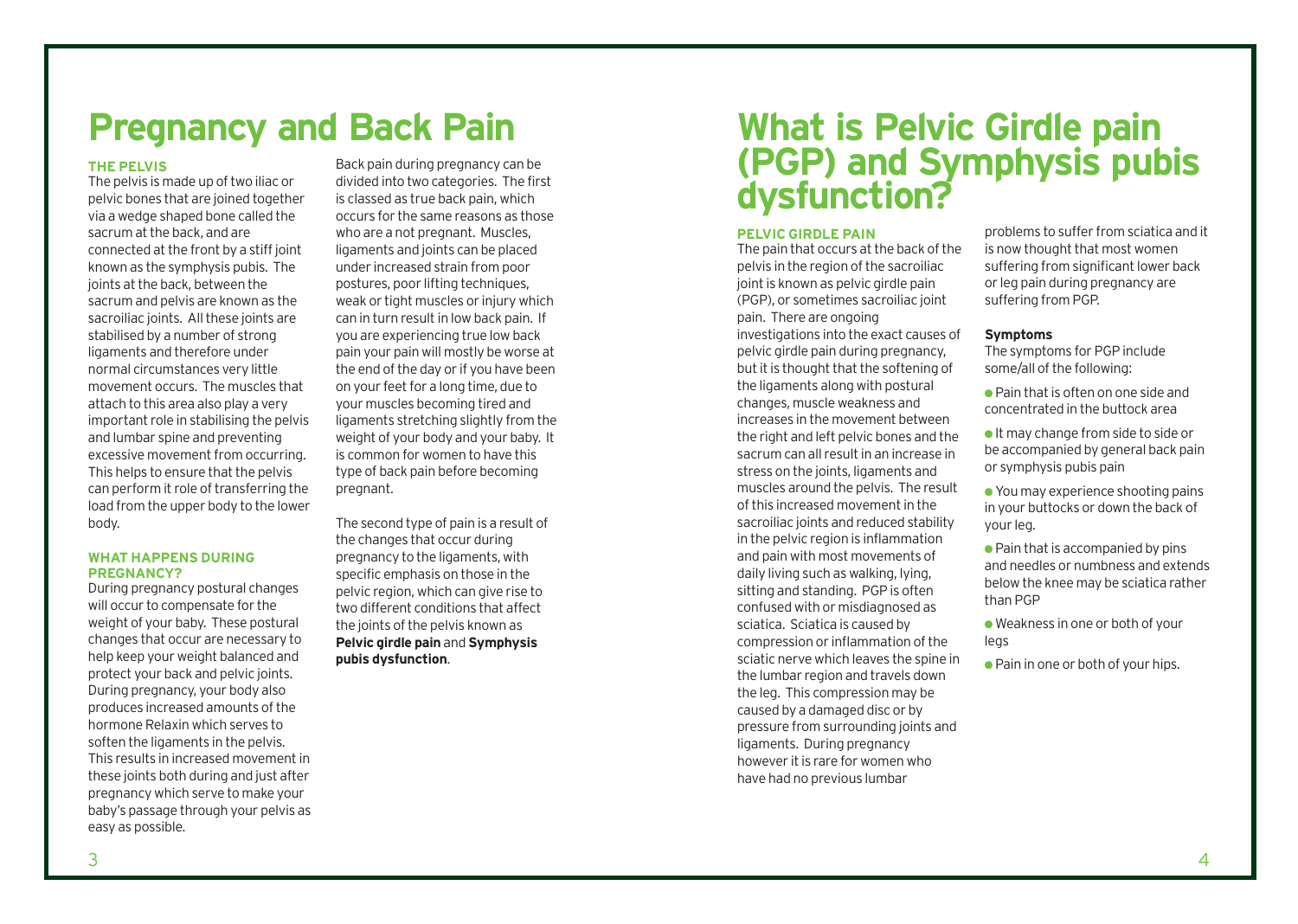#### **SYMPHYSIS PUBIS DYSFUNCTION**

The symphysis pubis is the joint that forms at the front between the two pelvic bones. This is a very stiff joint that is further strengthened by a dense network of ligaments, and therefore under normal circumstances there is little movement at this joint. During pregnancy however, as described above, the increased levels of Relaxin in the body result in the ligaments softening and as a result there is an increase in the amount of movement at this joint during pregnancy and just after. Many women who experience symphysis pubis dysfunction often experience significant pain without any great separation of the joint and therefore the amount of pain is not related to the degree of separation.

### **Symptoms**

The symptoms for symphysis pubis dysfunction include one or more of the following:

- $\bullet$  Pain in the pubic area and groin
- $\bullet$  Other pelvic problems such as back pain, PGP or hip pain.

 $\bullet$  Grinding or clicking in your pubic area and pain may travel down the inside of your thighs or between your legs

 $\bullet$  Increased pain with separating legs. walking, going up or down stairs, or moving around in bed.

● Pain is usually worse at night

 $\bullet$  Getting up to go to the toilet at night can be extremely painful.

If you are experiencing any of the symptoms of either PGP or symphysis pubic dysfunction, it is important that you consult with your GP or women's health physiotherapist so that a full assessment of your lower back and pelvis can be performed and an appropriate treatment programme provided.

### **What can I do to prevent back pain during pregnancy?**

Back pain during pregnancy can be helped by ensuring that you are as fit as possible before becoming pregnant. However if you are already pregnant it is not too late to start improving your fitness and especially important to start with specific pelvic floor exercises. It is important during pregnancy if you have not partaken in previous regular exercise, that you start slowly and do not over exert yourself. Some appropriate forms of exercise during pregnancy include; swimming, walking, cycling (on a static cycle), aqua natal classes, pilates and yoga. It is also important however that you consult with your GP or allied health professional before starting an exercise programme during pregnancy to ensure that you are performing exercises that are going to benefit you during your pregnancy

### **What can I do to help my back pain?**

● **Physical Therapy**: A physical therapist (physiotherapist, chiropractor or osteopath) will perform a full assessment on your lower back and pelvis and be able to provide you with an accurate diagnosis of what may be causing your lower back pain. They will then be able to provide you with the

and that you have no contraindications to any of the exercises prescribed. This is even more important if you have symptoms of either PGP or symphysis pubis dysfunction.

Taking part in regular moderate exercise, ensuring that you have a good upright posture, avoiding heavy lifting and following some good back care advice will help to prevent an onset of back pain while you are pregnant. If you do need to lift anything, it is important that you hold it close to your body, that you bend your knees and not your back when you pick it up, and that you do not twist to pick it up, but rather move your legs so that you are facing the object. It is important however that you do not lift anything too heavy.

appropriate treatment and advice according to your diagnosis. Consulting with a physical therapist is therefore important to ensure that the cause of your pain is identified and that you are receiving the correct treatment for it.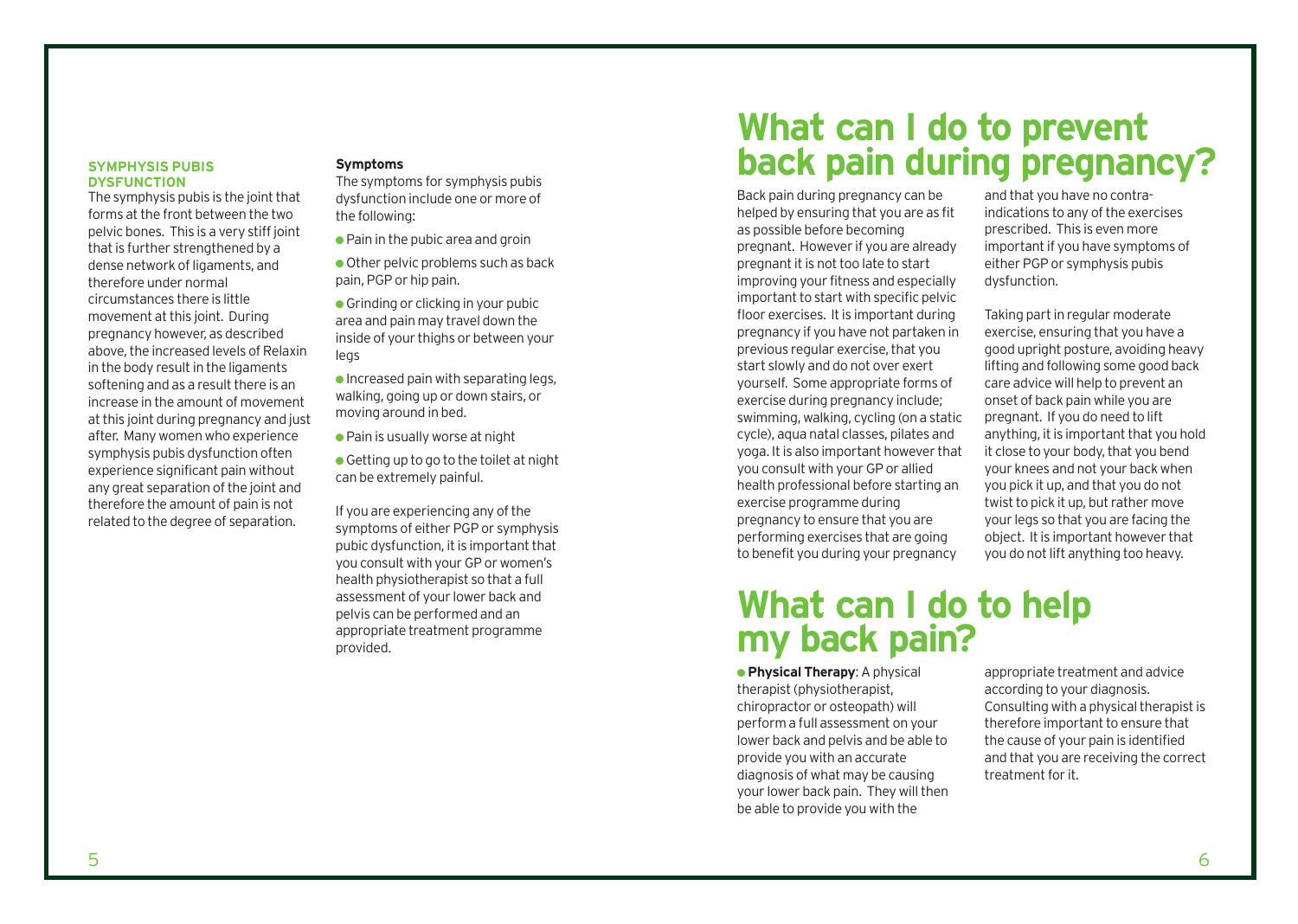● **Massage**: Gentle massage to the lower back can often help to relieve tired, tight or aching muscles. This can be performed either with you leaning forward over the back of a chair with a pillow supporting your stomach or in a side lying position. Your partner can massage over the muscles that run down the side of your spine or concentrate on the lower back. A massage therapist, your midwife or a physical therapist (physiotherapist, chiropractor or osteopath) will also be able to help you further.

● **Heat and water**: A heat pack or a warm bath or shower can also help to relieve back pain.

● **Support belt**: This may be recommended by your physiotherapist to help take some of the weight of your baby off your stomach and lower back muscles.

● **A support pillow in bed**: Placing a wedge shaped pillow under your stomach as you lie on your side.

● **Exercise**: Pelvic floor and lower abdominal strengthening exercises are essential during pregnancy as they can help to strengthen the muscles which support the pelvis and lumbar region, which will in turn relieve some of the stress that is placed on the ligament, muscle and joint structures during your pregnancy. Aqua-natal and pilates classes have both been found to be extremely helpful during pregnancy

## **What exercises can I do?**

It is important that you are aware that this is a general exercise programme for back pain during pregnancy and that if you are experiencing any of the symptoms of PGP or symphysis pubis dysfunction that you consult with

### **Exercises**

● Keep all exercises in your pain free limits.

 $\bullet$  If you experience pain during any of the exercises, decrease the intensity of the exercises by:

- decreasing the number of sets ● decreasing the number of repetitions
- decreasing the range of movement
- decreasing the resistance
- Do all exercises slowly and breathe normally.

your GP or allied health professional before starting any of these exercises. All these exercises can be adjusted according to advice that you have been given by your GP or allied health profession on assessment.

- Progress gradually according to your own level of comfort.
- Following exercise, stiffness or fatigue may result but should not last longer than 24 hrs. The symptoms of your injury should not be aggravated.

● As you get into your second and third trimester, it is not advised that you lie on your back for any long period of time, and therefore lying down exercises can be adjusted to perform in a standing/seated/all four position.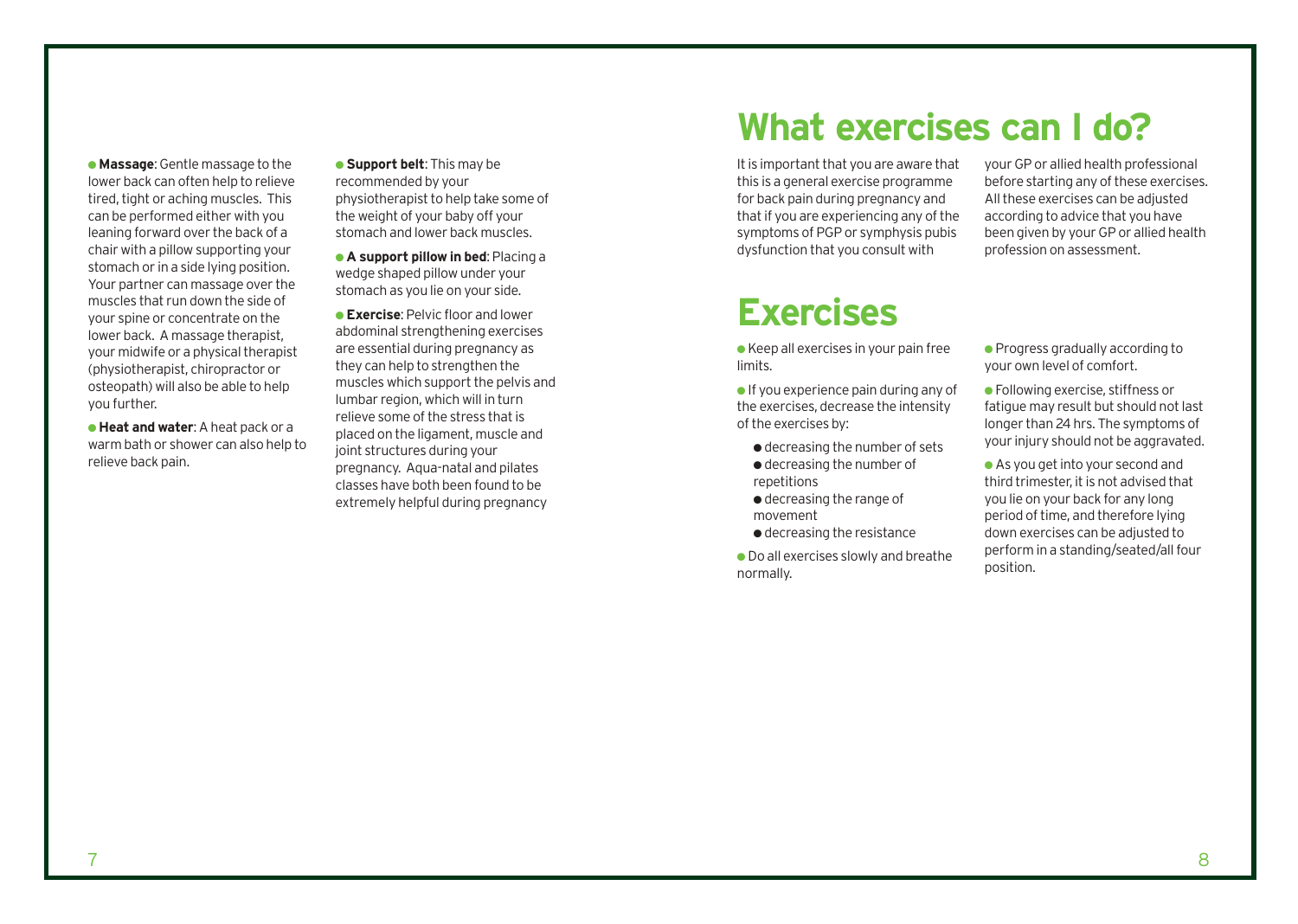## **Exercises** phase 1

### **STRETCHES**

- $\bullet$  Repeat each of these stretches
- **3 times** (on both sides if necessary).
- Hold each stretch for at least **30 seconds** .

● Hold a steady stretch, **do not bounce** .

#### **CALF STRETCH**

Stand about a meter away from a wall. Place both hands against the wall with one foot further back than the other. Now lean in towards the wall, bending the front knee and keeping the back knee straight and the heel on the floor.

**SOLEUS STRETCH**  In the above position, keep back leg slightly bent. Keep heel on floor and lean into wall until a stretch is felt in the lo wer calf.



#### **SPINAL ROTATION STRETCH**

**Lying**: Lie on your back with both legs straight out in front of you and arms out to the sides. Raise one leg up and over the other one. Gently pull your knee across your body. Look in the opposite direction. Make sure that your shoulders stay on the floor.

**Seated**: Place your left hand next to your right hip, hold on the side of the seat, and rotate your upper body around so that you are looking over your right shoulder. Repeat the same on the opposite side.



**BUTTOCKS STRETCH Lying**: Lie on your back and rest your right ankle on your left knee. Using your hands lift your left leg into the air, bending the knee at 90°. Pull your left leg gently towards your body. You should feel a stretch in the upper back part of your right buttock. You can use a towel to aid you in this stretch if you are unable to reach your leg.

**Seated**: Sitting in an upright position with knees bent and feet on floor. Place your right ankle on your left knee, lean forwards at the hip s, and press down on your right knee. Repeat on opposite side.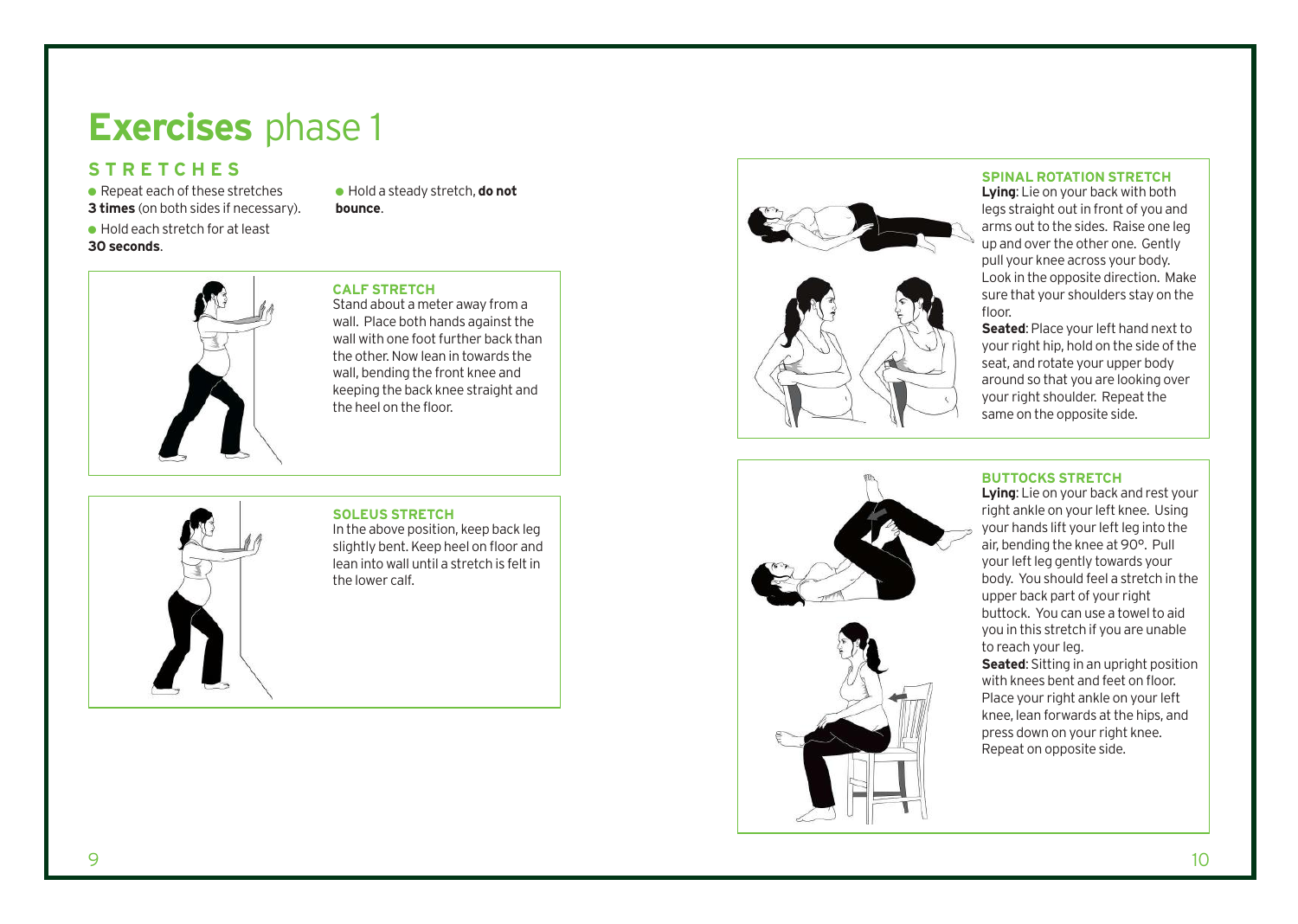## **Exercises** phase 1 (continued)



#### **HAMSTRING STRETCH**

**Lying**: Lying on your back, one leg straight and one knee bent. Raise the bent leg up towards your chest until your knee is in line with your hip. Now straighten the knee. You should feel a stretch at the back of your leg. You can use a towel if necessary to aid you in lifting your leg for the stretch

**Standing: Place one foot on a step,** or slightly out in front of the other. Keep the front leg straight, bend the back leg slightly, and lean forwards from the hip. Make sure you feel the stretch in your leg, not your back.

#### **QUADRICEPS:**



**Lying**: Lying on your right side, your right arm extended up to cushion your head, use your left hand to grasp your left ankle as you bend your left knee backwards. You should feel the stretch along the front of your thigh. Repeat this twice. It is important to keep the other leg bent at both the hip and the knee, so as not to hyperextend your back. A towel can be used to aid you in the str etch if you are unable to reach your ankle.

**Standing**: Standing on your left leg, bring your right foot up towards your but tock with your hand, bending at the knee. Make sure that your back is straight and knee is in line with your hip. Repeat the same on opposite leg.



#### **CAT CURLS**

On all Fours: Breathe out as you let the spine curve inwards, and pull the shoulder blades together. Keep the knees directly under the hips and hands under shoulders. Breathe in as tuck your chin in and starting at the top curve your back upwards. Don't hold each position.



#### **UPPER BACK STRETCH**

Kneeling down on both knees, sit back on your heels and stretch your arms out straight on the floor ahead of you. Stretch out as far as you can. Now move your arms to the side and hold and then walk them to the opposite side and hold.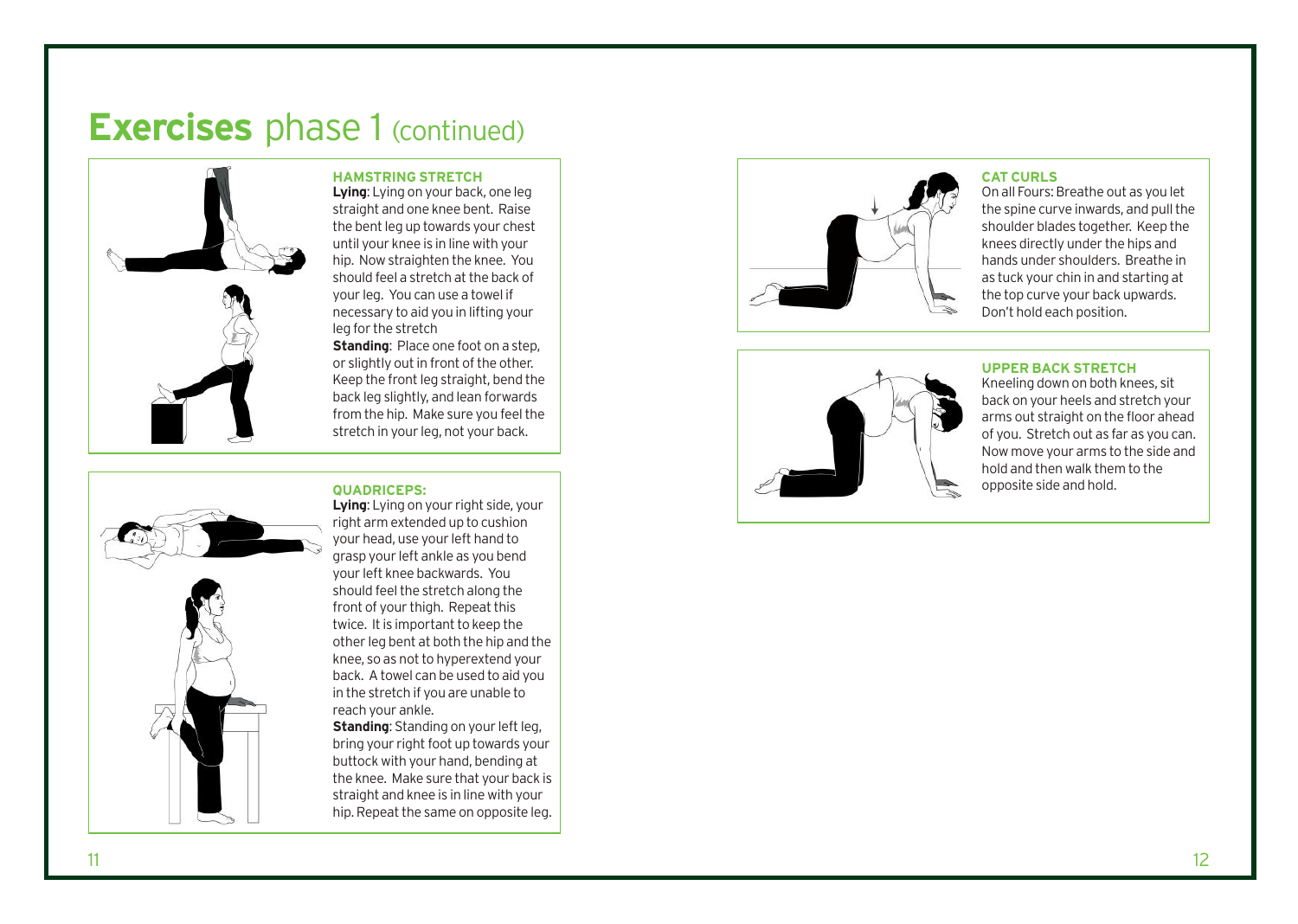### **Exercises** phase 1 (continued)

### **STRENGTHENING EXERCISES**

 $\bullet$  Do each exercise within your pain free zone

● Follow hold and repetition instructions within each exercise

 $\bullet$  These exercises can be done during the first trimester, but once in the second and third trimester, progress to those in phase 2 so that you are not lying on your back for long periods of time.





**NEUTRAL AND TA/PELVIC FLOOR STABILITY EXERCISES Lying**: Lying on your back with your knees bent. Find your neutral pelvic position, which is mid way between your back being completely flat on the floor, and completely arched. In neutral your hips should be facing the ceiling. Now pull your belly button towards your spine (i.e. contract your Transverse Abdominis muscle or TA), without changing your pelvic position. You should be able to continue to breathe throughout the contraction. Hold for 10 sec. Repeat 10 times.

Seated/Standing: The above exercise can be performed in any position. In seated and standing, make sure that your hip bones ar e facing forwards (not down towards the floor, or up towards the ceiling) and pull belly button in towards spine.



#### **SINGLE LEG LIFT**

In the above position i.e. with your pelvis in neutral and TA contracted, slowly lift one foot off the ground until your knee is in line with your hip (and knee at a 90° angle). Make sure that you keep the spine in neutral and pelvis stable throughout the movement i.e. do not allow your pelvis to move from one side to the other or your back to flatter/arch. Repeat with the other leg. Alternate legs 5 times per side.



### **BRIDGING**

With your pelvis in neutral and TA contracted (pull belly button to spine), slowly raise buttocks from floor, keeping your pelvis stable and body in a straight line. Hold this position for 10 seconds and repeat 10 times. The movement should be slow and controlled and there should be no tilting of the pelvis in any direction.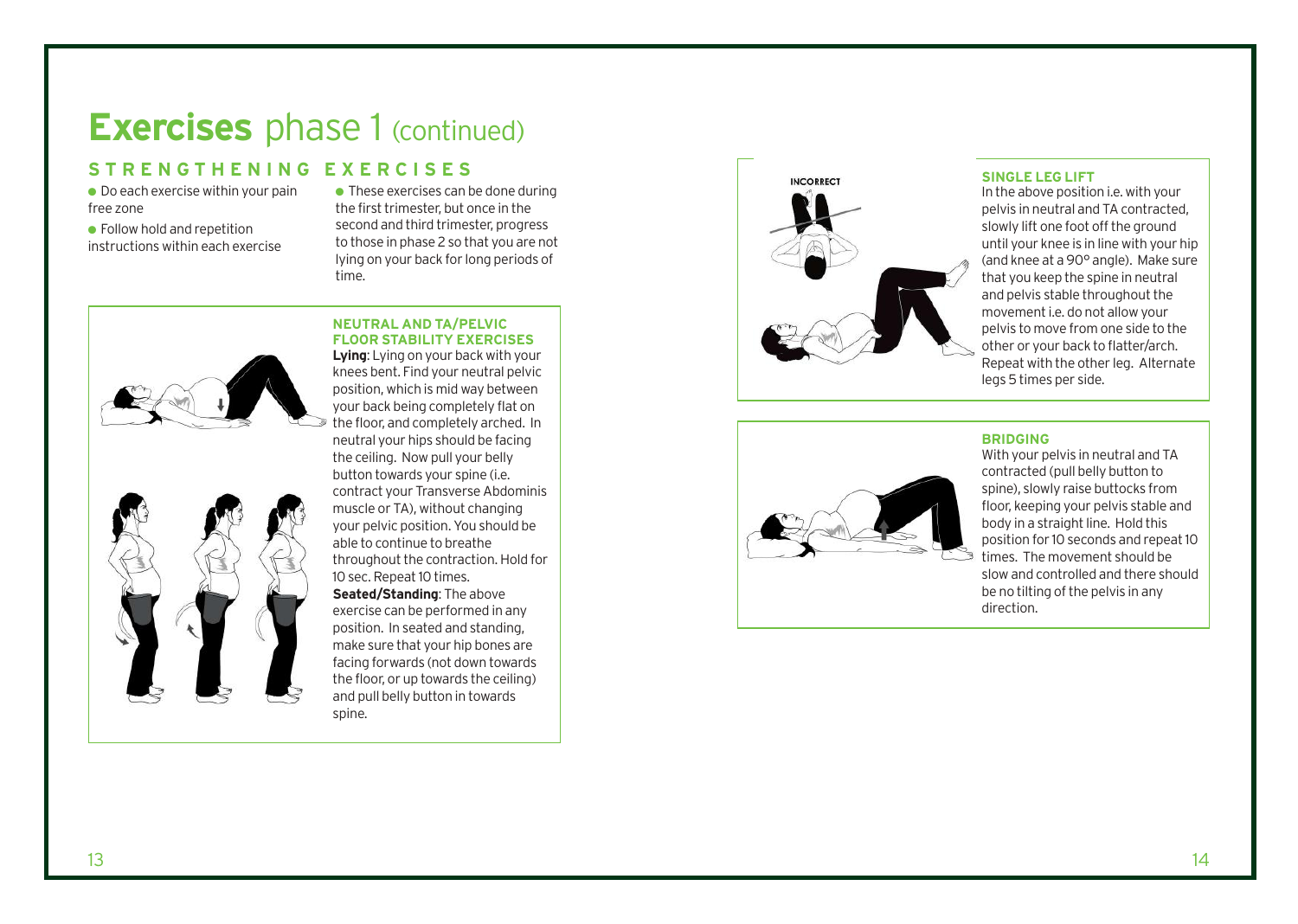### **Exercises** phase 1 (continued) **Exercises** phase 2



### **BALL PUSHING AND SQUEEZING**

Lying on your back, both legs bent, feet flat on the floor. Place the ball (or a pillow) between your legs and squeeze. Hold for 10 seconds and repeat 10 times. Now place the ball (or pillow) between your left leg and a wall. Press out against the ball, holding the position for 10 seconds. Repeat 10 times.

#### **LEG AND ARM EXTENSION ON ALL FOURS** On all fours ensure that hands are



under shoulder, knees under hips and back flat i.e. table top position. Now pull your belly button in towards your spine, without moving your back, and slowly move one leg out behind you into the air. Hold for 10 seconds and return to start position. Now try the same with your arm, hold for 10 seconds and relax. Repeat 5-10 times on each arm and leg. Make sure with each movement that your body position is stable i.e. no dropping to the opposite side or movement of your pelvis. During pregnancy, the all four position is an excellent position to reduce the pressure of the spine and therefore this can be done regularly during the day.

Progress to this phase once you are able to do the exercises in phase one without pain and with good control, while being able to breathe at the same time. All the exercises in this

phase can also all be done during both second and third trimesters of your pregnancy. Continue with the stretches in phase one, and revert to the standing/seated stretches.

### **STRENGTHENING EXERCISES**

- $\bullet$  Do each exercise within your pain free zone
- $\bullet$  Follow hold and repetition instructions within each exercise
- During your second and third trimesters, it is important that you do not lie flat on your back for any long period of time.



#### **BRIDGING WITH ONE LEG EXTENDED**

Lying on your back, bend both knees to 90° with your feet flat on the floor. Tighten T.A. (bring your belly button in towards your spine) and lift your pelvis and lower back off the floor. Now lift one foot off the floor, hold for 10 sec, put it back down, repeat with the other foot, and then relax completely. Begin again. Keep the T.A. and buttocks tight throughout the movement to keep the pelvis stable and without dropping to the one side. Repeat 5 times per leg.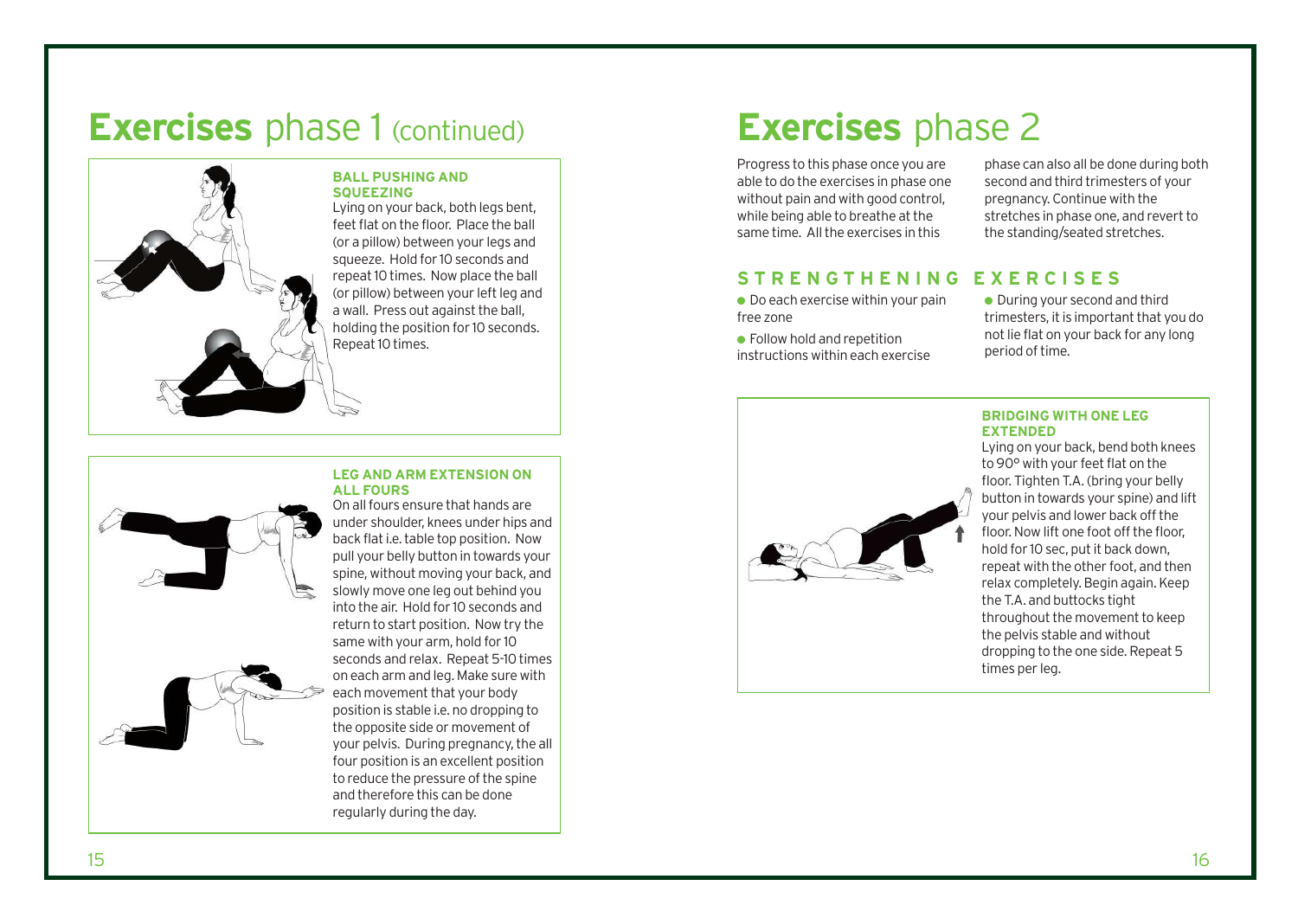## **Exercises** phase 2 (continued)

#### **OYSTER EXERCISE**

Assume a side lying position with your head supported by your arm, knees bent and a black theraband tied around both knees. Keeping the



feet together, lift the top knee up against the band as high as possible without the hips rolling backwards i.e. hips stay square and forward. Hold for 5-10 seconds. Repeat 10 times on each side. This can be done without a band if you cannot get one from your physiotherapist or local sports store.

### **SIDE LYING HIP ABDUCTION AND ADDUCTION**

Lying on side, tighten muscle on front of thigh, and then lift leg 8-10 inches away from the floor. Repeat 2 sets of 10-12 repetitions. Now with your top leg bent over the bottom one, keeping the bottom leg straight, raise the bottom leg 8-10 inches away from the floor. Repeat 2 sets of 10-12 repetitions.



#### **STANDING LEG EXERCISES**

Tie a piece of theraband around the leg of a table or bed, and place your foot through the loop. Now perform various movements, ensuring that your pelvis is stable (neutral and belly button in towards your spine) and that you are not leaning. **1. Abduction:**take your leg away from you

**2. Adduction:**turn around and bring your leg towards you

**3. Hip Flexion:**facing away from the table and bring your leg straight out in front of you

**4. Hip Extension:**face the table and kick your leg backwards keeping a straight knee.

#### **WALL SLIDES**

Stand leaning up against a wall, your feet a little away from the wall and pointing slightly outwards. Push your back against the wall. Slowly lower your body into a seated position and hold this position for 5- 10 seconds. Complete 10 repetitions.